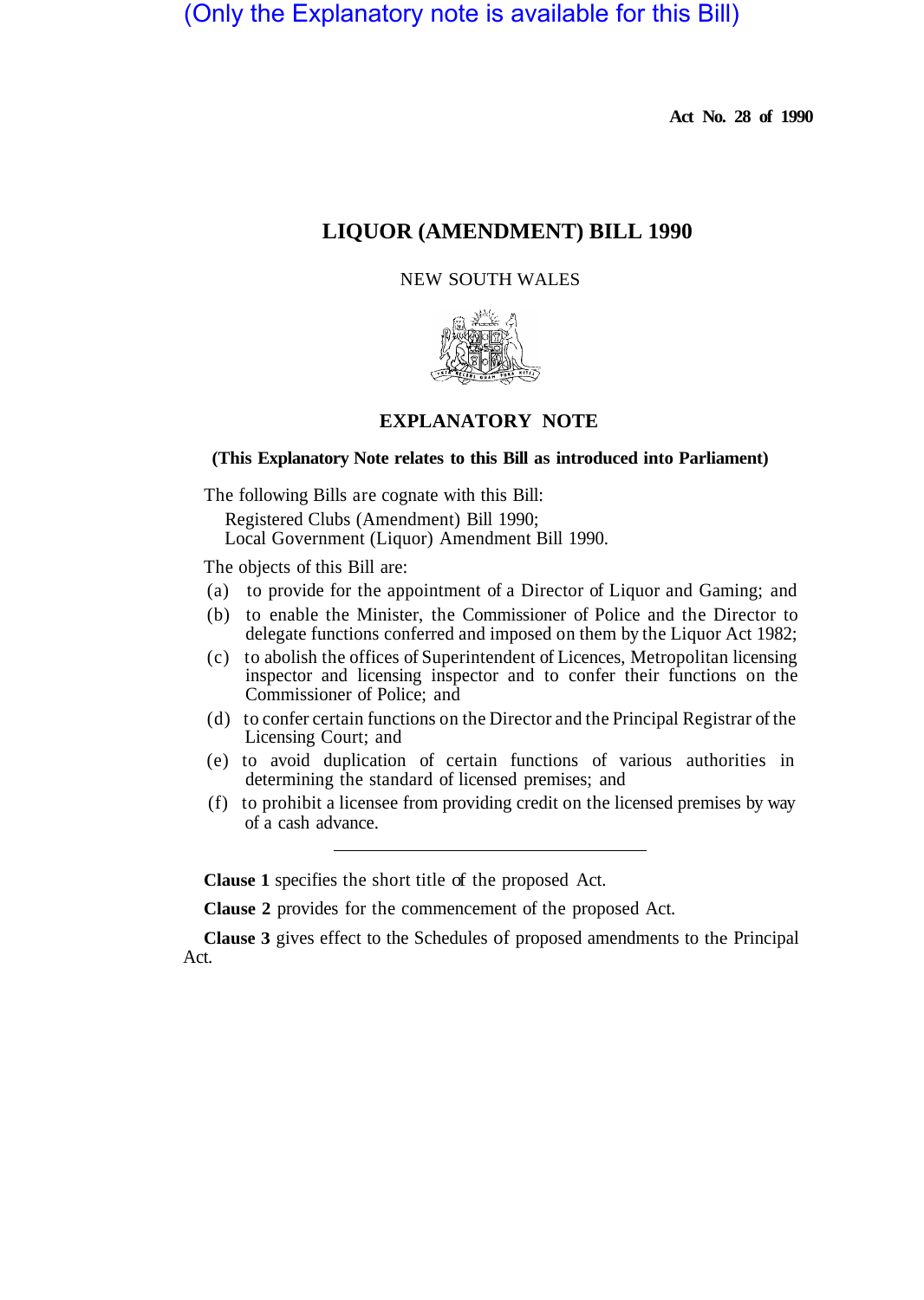**Clause 4** gives effect to the transitional provisions proposed by Schedule 4.

#### **SCHEDULE 1 - AMENDMENTS RELATING TO THE DIRECTOR AND DELEGATIONS**

**Schedule 1 (1)** makes a consequential amendment.

**Schedule 1 (2)** provides for new sections 6A and 6B of the Principal Act. Proposed section 6A would create the position of Director of Liquor and Gaming. Proposed section 6B would enable the Minister, the Commissioner of Police and the Director to delegate the respective functions conferred and imposed on them by the Principal Act.

### **SCHEDULE 2 - AMENDMENTS RELATING TO THE FUNCTIONS OF THE POLICE FORCE AND OTHERS**

The amendments proposed by Schedule 2 would:

- repeal so much of the Principal Act as relates to the appointment of a  $(a)$ Superintendent of Licences, a Metropolitan licensing inspector, and licensing inspectors (Schedule 2 (11)); and
- confer and impose on the Commissioner of Police (and, in some cases, the  $(b)$ Director) the functions at present exercised under the Principal Act by the holders of the offices abolished as referred to in paragraph (a) (Schedule 2, except items  $(5)$   $(a)$ ,  $(7)$   $(b)$  and  $(11)$ ; and
- acid the Director (instead of the Principal Registrar of the Licensing Court)  $(c)$ to the persons entitled to object to an application made under the Principal Act (Schedule  $2(5)(a)$ ); and
- add the Director (instead of the Principal Registrar) to the persons entitled  $(d)$ to institute disciplinary proceedings against a licensee (Schedule 2 (7) (b)); and
- enable the Principal Registrar to issue a summons to answer a complaint  $(c)$ instituting disciplinary proceedings against a licensee (Schedule 2  $(7)$  (d)); and
- result in uniformity in the manner of expressing the powers of entry  $(\Omega)$ conferred by the Principal Act and the Registered Clubs Act 1976 (Schedule 2 (12) and (13)).

### **SCHEDULE 3 - AMENDMENTS RELATING TO PREMISES**

**Schedule 3 (1)** would require a conditional application for removal of a licence to other premises, or for the erection of, or additions or alterations to, licensed premises to be accompanied by appropriate plans approved under the Local Government Act 1919 and, if required, a development consent under the Environrmental Planning and Assessment Act 1979.

**Schedule 3 (2)** makes a consequential amendment.

**Schedule 3 (3)** would nullify a conditional grant of an application **if** any applicable approval or consent given under another Act ceases to have effect.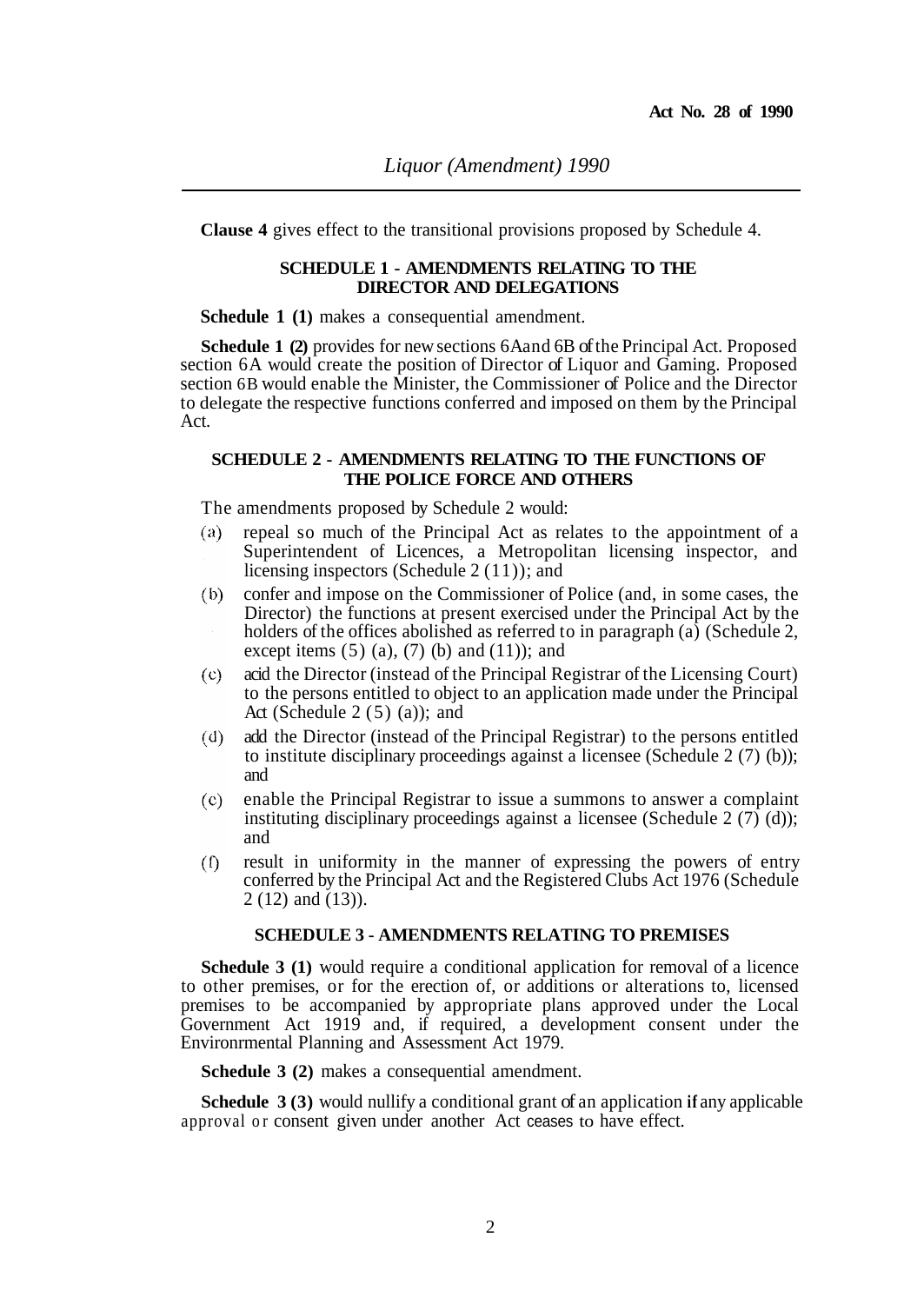**Schedule 3 (4)** makes a consequential amendment.

**Schedule 3 (5)** would enable the registrar of the Licensing Court to confirm a conditional approval by the Court.

**Schedule 3 (6)** proposes the repeal of section 94 of the Principal Act under which certain approvals are required for alterations or additions to licensed premises. These matters would then be within the province of the local council.

**Schedule 3 (7)** proposes the repeal of section 95 of the Principal Act under which the Liquor Administration Board may require the renovation, structural alteration or rebuilding of licensed premises. These matters would then be within the province of the local council.

**Schedule 3 (8)** and **(9)** make consequential amendments.

**Schedule 3 (10)** makes a consequential amendment to the provisions under which the Liquor Administration Board has power to apportion between the owner of licensed premises and the licensee the cost of compulsory work required by a public authority to be done in relation to the premises.

## **SCHEDULE 4 - AMENDMENT RELATING TO CASH CREDIT**

**Schedule 4** imposes statutory conditions of a hotelier's licence. The conditions would

- (a) prohibit the provision of credit by way of a cash advance otherwise than as a prize on an approved amusement device; and
- (b) prohibit the licensee from having on the licensed premises an approved amusement device that is capable of providing cash or credit otherwise than as a prize.

### **SCHEDULE 5 - TRANSITIONAL PROVISIONS**

**Clause 1** specifies that, in this proposed Schedule, a reference to the Principal Act is a reference to the Liquor Act 1982.

**Clause 2** enables the persons who held office under the Principal Act as superintendent of licences, as Metropolitan licensing inspector or as a licensing inspector to complete matters commenced by them before the abolition of their positions.

**Clause 3** makes provision for the transfer of certain functions from the Principal Registrar of the Licensing Court to the Director of Liquor and Gaming.

**Clause 4** provides for certain references to the superintendent of licences, the Metropolitan licensing inspector or a licensing inspector to be read as references to a delegate of the Commissioner of Police.

**Clause 5** preserves certain conditional grants by the Licensing Court if, immediately before the proposed replacement of section 58 of the Principal Act, they were in force as provided by that section. Provision is also made for the period for which a preserved grant is to continue.